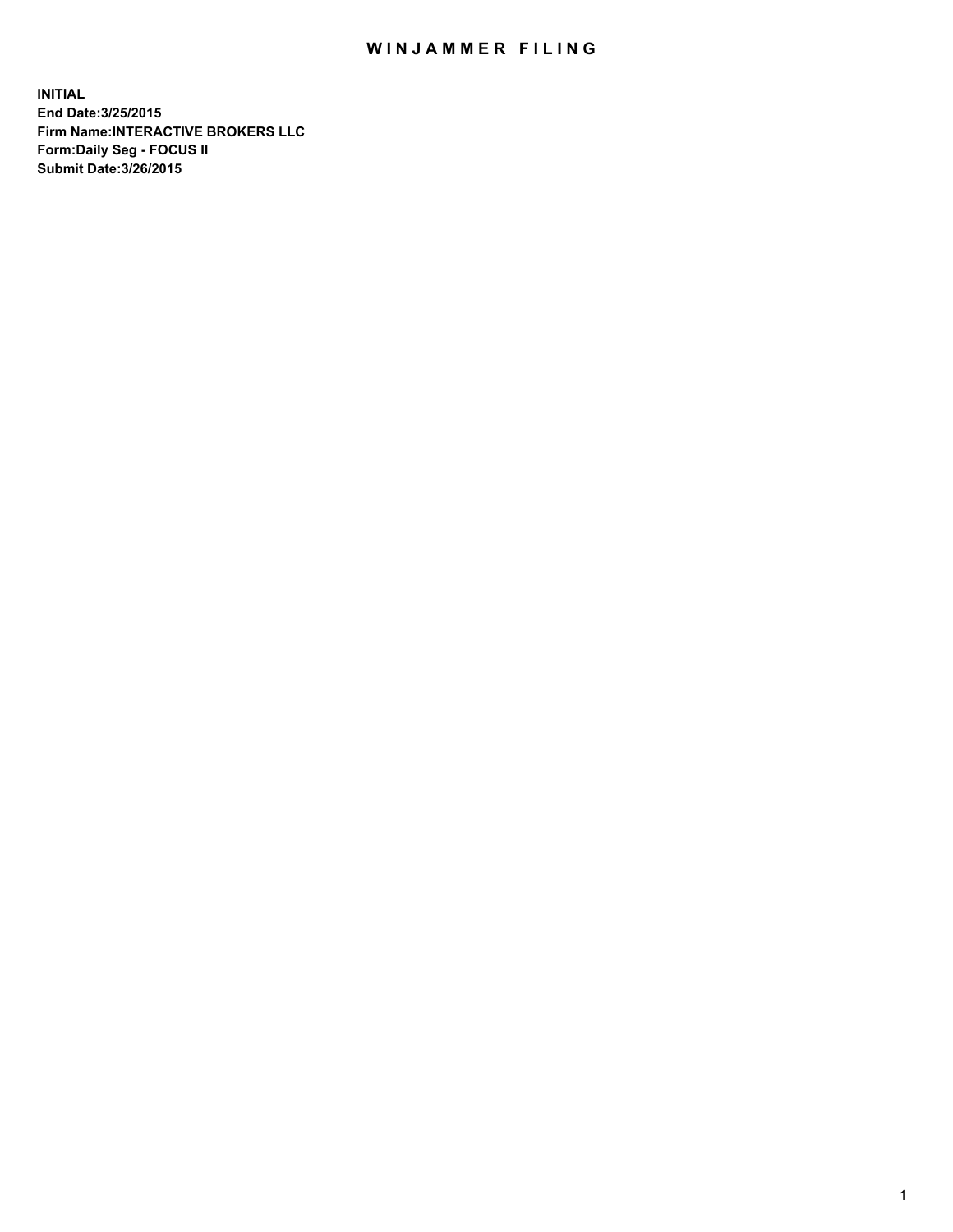## **INITIAL End Date:3/25/2015 Firm Name:INTERACTIVE BROKERS LLC Form:Daily Seg - FOCUS II Submit Date:3/26/2015 Daily Segregation - Cover Page**

| Name of Company<br><b>Contact Name</b>                                            | <b>INTERACTIVE BROKERS LLC</b><br><b>Michael Ellman</b> |
|-----------------------------------------------------------------------------------|---------------------------------------------------------|
| <b>Contact Phone Number</b>                                                       | 203-422-8926                                            |
| <b>Contact Email Address</b>                                                      | mellman@interactivebrokers.co                           |
|                                                                                   | $\underline{\mathbf{m}}$                                |
|                                                                                   |                                                         |
| FCM's Customer Segregated Funds Residual Interest Target (choose one):            |                                                         |
| a. Minimum dollar amount: ; or                                                    | $\overline{\mathbf{0}}$                                 |
| b. Minimum percentage of customer segregated funds required:% ; or                | 0                                                       |
| c. Dollar amount range between: and; or                                           | 155,000,000 245,000,000                                 |
| d. Percentage range of customer segregated funds required between:% and%.         | 00                                                      |
| FCM's Customer Secured Amount Funds Residual Interest Target (choose one):        |                                                         |
| a. Minimum dollar amount: ; or                                                    | $\overline{\mathbf{0}}$                                 |
| b. Minimum percentage of customer secured funds required:% ; or                   | 0                                                       |
| c. Dollar amount range between: and; or                                           | 80,000,000 120,000,000                                  |
| d. Percentage range of customer secured funds required between:% and%.            | 00                                                      |
|                                                                                   |                                                         |
| FCM's Cleared Swaps Customer Collateral Residual Interest Target (choose one):    |                                                         |
| a. Minimum dollar amount: ; or                                                    | $\overline{\mathbf{0}}$                                 |
| b. Minimum percentage of cleared swaps customer collateral required:% ; or        | $\underline{\mathbf{0}}$                                |
| c. Dollar amount range between: and; or                                           | 0 <sub>0</sub>                                          |
| d. Percentage range of cleared swaps customer collateral required between:% and%. | 0 <sub>0</sub>                                          |
| Current ANC:on                                                                    | 2,468,514,078 25-MAR-2015                               |
| <b>Broker Dealer Minimum</b>                                                      | 264,953,273                                             |
| Debit/Deficit - CustomersCurrent AmountGross Amount                               |                                                         |
| Domestic Debit/Deficit                                                            | 2,901,675                                               |
| Foreign Debit/Deficit                                                             | 5,135,669 0                                             |
| Debit/Deficit - Non CustomersCurrent AmountGross Amount                           |                                                         |
| Domestic Debit/Deficit                                                            | 0 <sub>0</sub>                                          |
| Foreign Debit/Deficit                                                             | 0 <sub>0</sub>                                          |
| Proprietary Profit/Loss                                                           |                                                         |
| Domestic Profit/Loss                                                              | $\overline{\mathbf{0}}$                                 |
| Foreign Profit/Loss                                                               | $\underline{\mathbf{0}}$                                |
| Proprietary Open Trade Equity                                                     |                                                         |
| Domestic OTE                                                                      | <u>0</u>                                                |
| Foreign OTE                                                                       | <u>0</u>                                                |
| <b>SPAN</b>                                                                       |                                                         |
| <b>Customer SPAN Calculation</b>                                                  | 1,286,195,903                                           |
| Non-Customer SPAN Calcualation                                                    | 20,027,138                                              |
| Proprietary Capital Charges                                                       | <u>0</u>                                                |
| Minimum Dollar Amount Requirement                                                 | 20,000,000 [7465]                                       |
| Other NFA Dollar Amount Requirement                                               | 22,202,563 [7475]                                       |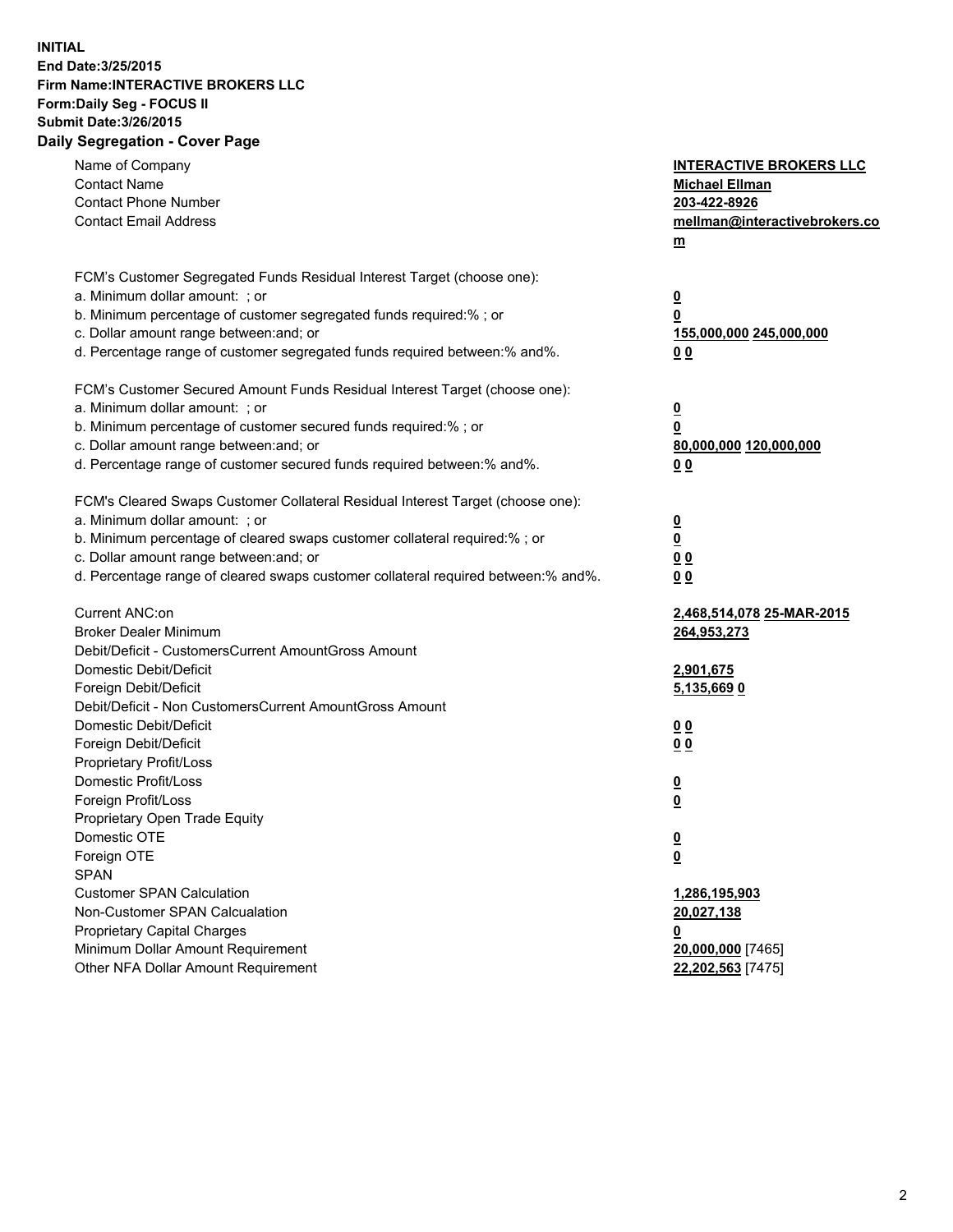## **INITIAL End Date:3/25/2015 Firm Name:INTERACTIVE BROKERS LLC Form:Daily Seg - FOCUS II Submit Date:3/26/2015 Daily Segregation - Secured Amounts**

|     | Pany Obyroganon Oboarda Annoann                                                             |                                    |
|-----|---------------------------------------------------------------------------------------------|------------------------------------|
|     | Foreign Futures and Foreign Options Secured Amounts                                         |                                    |
|     | Amount required to be set aside pursuant to law, rule or regulation of a foreign            | $0$ [7305]                         |
|     | government or a rule of a self-regulatory organization authorized thereunder                |                                    |
| 1.  | Net ledger balance - Foreign Futures and Foreign Option Trading - All Customers             |                                    |
|     | A. Cash                                                                                     | 435, 342, 623 [7315]               |
|     | B. Securities (at market)                                                                   | $0$ [7317]                         |
| 2.  | Net unrealized profit (loss) in open futures contracts traded on a foreign board of trade   | 2,774,330 [7325]                   |
| 3.  | Exchange traded options                                                                     |                                    |
|     | a. Market value of open option contracts purchased on a foreign board of trade              | 220,138 [7335]                     |
|     | b. Market value of open contracts granted (sold) on a foreign board of trade                | -103,636 [7337]                    |
| 4.  | Net equity (deficit) (add lines 1.2. and 3.)                                                | 438,233,455 [7345]                 |
| 5.  | Account liquidating to a deficit and account with a debit balances - gross amount           | 5,135,669 [7351]                   |
|     | Less: amount offset by customer owned securities                                            | 0 [7352] 5,135,669 [7354]          |
| 6.  | Amount required to be set aside as the secured amount - Net Liquidating Equity              | 443,369,124 [7355]                 |
|     | Method (add lines 4 and 5)                                                                  |                                    |
| 7.  | Greater of amount required to be set aside pursuant to foreign jurisdiction (above) or line | 443,369,124 [7360]                 |
|     | 6.<br>FUNDS DEPOSITED IN SEPARATE REGULATION 30.7 ACCOUNTS                                  |                                    |
| 1.  |                                                                                             |                                    |
|     | Cash in banks                                                                               |                                    |
|     | A. Banks located in the United States                                                       | 30,641,771 [7500]                  |
| 2.  | B. Other banks qualified under Regulation 30.7                                              | 0 [7520] 30,641,771 [7530]         |
|     | Securities                                                                                  |                                    |
|     | A. In safekeeping with banks located in the United States                                   | 363,722,070 [7540]                 |
|     | B. In safekeeping with other banks qualified under Regulation 30.7                          | 0 [7560] 363,722,070 [7570]        |
| 3.  | Equities with registered futures commission merchants                                       |                                    |
|     | A. Cash                                                                                     | $0$ [7580]                         |
|     | <b>B.</b> Securities                                                                        | $0$ [7590]                         |
|     | C. Unrealized gain (loss) on open futures contracts                                         | $0$ [7600]                         |
|     | D. Value of long option contracts                                                           | $0$ [7610]                         |
| 4.  | E. Value of short option contracts                                                          | 0 [7615] 0 [7620]                  |
|     | Amounts held by clearing organizations of foreign boards of trade                           |                                    |
|     | A. Cash<br><b>B.</b> Securities                                                             | $0$ [7640]                         |
|     |                                                                                             | $0$ [7650]                         |
|     | C. Amount due to (from) clearing organization - daily variation                             | $0$ [7660]                         |
|     | D. Value of long option contracts<br>E. Value of short option contracts                     | $0$ [7670]                         |
| 5.  |                                                                                             | 0 [7675] 0 [7680]                  |
|     | Amounts held by members of foreign boards of trade                                          |                                    |
|     | A. Cash<br><b>B.</b> Securities                                                             | 154,257,367 [7700]                 |
|     |                                                                                             | $0$ [7710]                         |
|     | C. Unrealized gain (loss) on open futures contracts<br>D. Value of long option contracts    | -1,231,056 [7720]                  |
|     | E. Value of short option contracts                                                          | 220,137 [7730]                     |
| 6.  | Amounts with other depositories designated by a foreign board of trade                      | -103,632 [7735] 153,142,816 [7740] |
| 7.  | Segregated funds on hand                                                                    | 0 [7760]                           |
| 8.  | Total funds in separate section 30.7 accounts                                               | $0$ [7765]<br>547,506,657 [7770]   |
| 9.  | Excess (deficiency) Set Aside for Secured Amount (subtract line 7 Secured Statement         |                                    |
|     | Page 1 from Line 8)                                                                         | 104,137,533 [7380]                 |
| 10. | Management Target Amount for Excess funds in separate section 30.7 accounts                 | 80,000,000 [7780]                  |
| 11. | Excess (deficiency) funds in separate 30.7 accounts over (under) Management Target          | 24,137,533 [7785]                  |
|     |                                                                                             |                                    |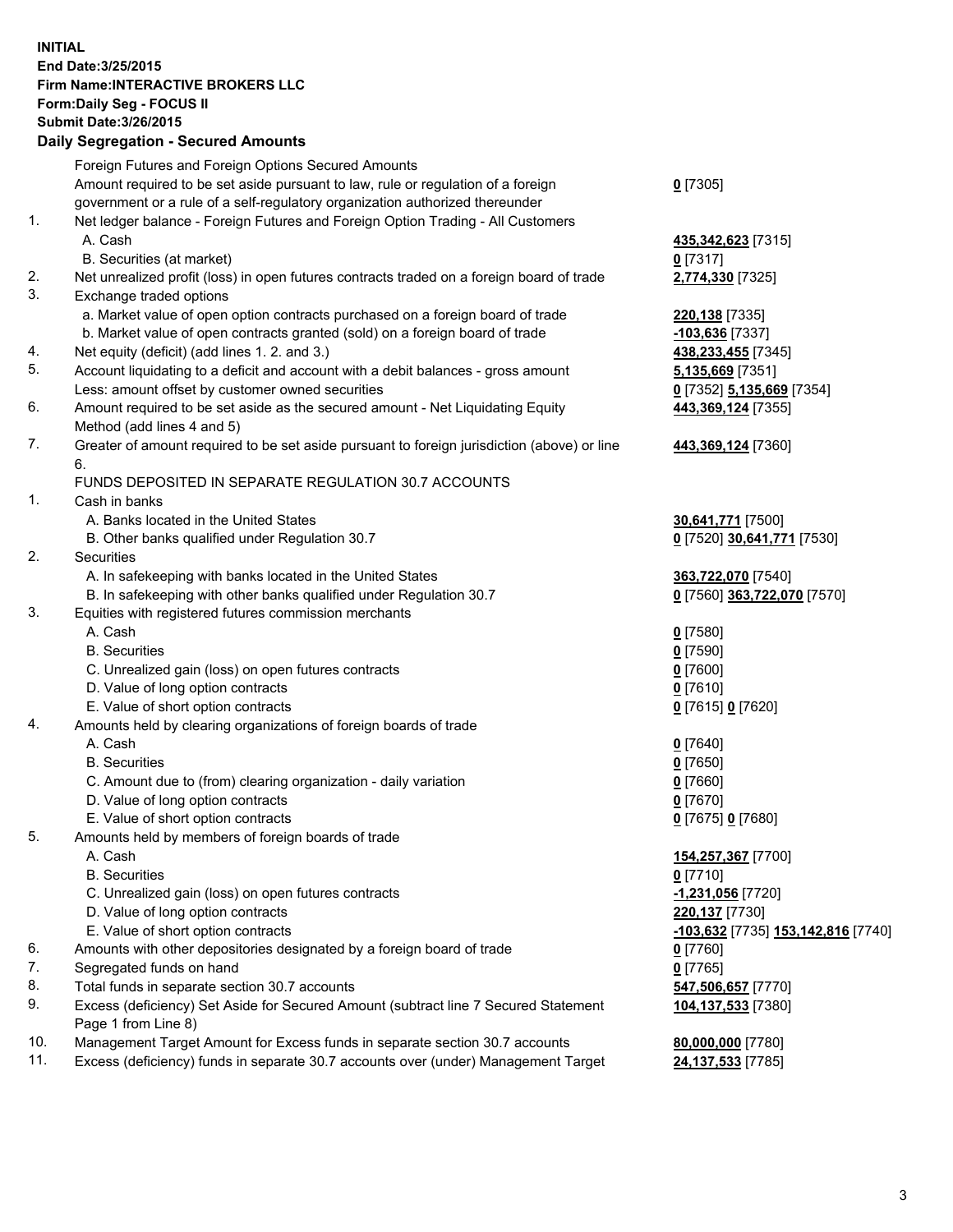**INITIAL End Date:3/25/2015 Firm Name:INTERACTIVE BROKERS LLC Form:Daily Seg - FOCUS II Submit Date:3/26/2015 Daily Segregation - Segregation Statement** SEGREGATION REQUIREMENTS(Section 4d(2) of the CEAct) 1. Net ledger balance A. Cash **2,589,581,189** [7010] B. Securities (at market) **0** [7020] 2. Net unrealized profit (loss) in open futures contracts traded on a contract market **-56,411,857** [7030] 3. Exchange traded options A. Add market value of open option contracts purchased on a contract market **120,195,867** [7032] B. Deduct market value of open option contracts granted (sold) on a contract market **-194,791,913** [7033] 4. Net equity (deficit) (add lines 1, 2 and 3) **2,458,573,286** [7040] 5. Accounts liquidating to a deficit and accounts with debit balances - gross amount **2,901,675** [7045] Less: amount offset by customer securities **0** [7047] **2,901,675** [7050] 6. Amount required to be segregated (add lines 4 and 5) **2,461,474,961** [7060] FUNDS IN SEGREGATED ACCOUNTS 7. Deposited in segregated funds bank accounts A. Cash **261,960,696** [7070] B. Securities representing investments of customers' funds (at market) **1,455,526,396** [7080] C. Securities held for particular customers or option customers in lieu of cash (at market) **0** [7090] 8. Margins on deposit with derivatives clearing organizations of contract markets A. Cash **12,663,776** [7100] B. Securities representing investments of customers' funds (at market) **123,425,262** [7110] C. Securities held for particular customers or option customers in lieu of cash (at market) **0** [7120] 9. Net settlement from (to) derivatives clearing organizations of contract markets **-4,188,230** [7130] 10. Exchange traded options A. Value of open long option contracts **2,897,894** [7132] B. Value of open short option contracts **-7,958,274** [7133] 11. Net equities with other FCMs A. Net liquidating equity **-61,658,215** [7140] B. Securities representing investments of customers' funds (at market) **878,179,689** [7160] C. Securities held for particular customers or option customers in lieu of cash (at market) **0** [7170] 12. Segregated funds on hand **0** [7150] 13. Total amount in segregation (add lines 7 through 12) **2,660,848,994** [7180] 14. Excess (deficiency) funds in segregation (subtract line 6 from line 13) **199,374,033** [7190] 15. Management Target Amount for Excess funds in segregation **155,000,000** [7194]

16. Excess (deficiency) funds in segregation over (under) Management Target Amount Excess

**44,374,033** [7198]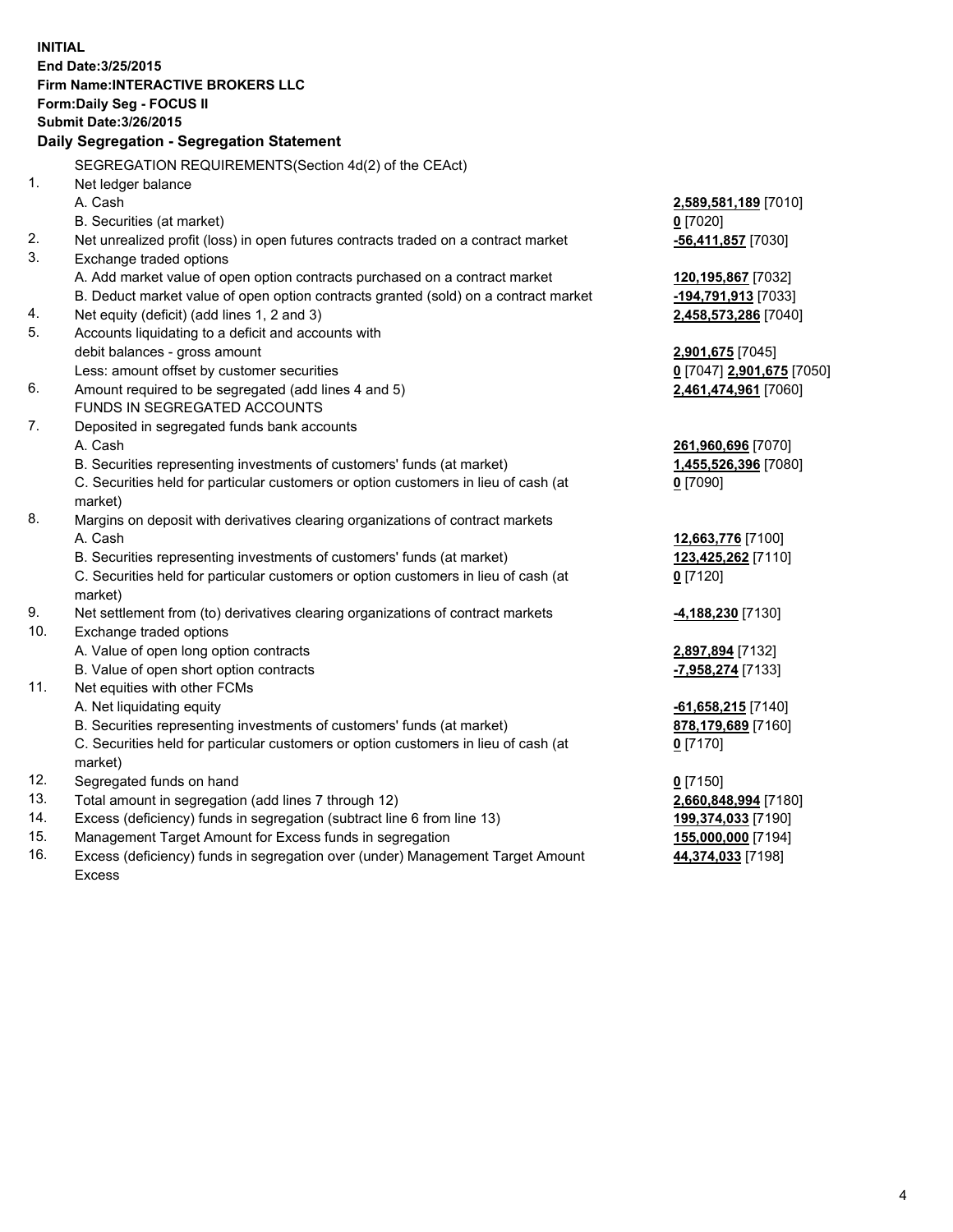## **INITIAL End Date:3/25/2015 Firm Name:INTERACTIVE BROKERS LLC Form:Daily Seg - FOCUS II Submit Date:3/26/2015 Daily Segregation - Supplemental**

| $\blacksquare$           | Total gross margin deficiencies - Segregated Funds Origin                              | 102,515 [9100] |
|--------------------------|----------------------------------------------------------------------------------------|----------------|
| $\blacksquare$           | Total gross margin deficiencies - Secured Funds Origin                                 | 724,017 [9101] |
| $\blacksquare$           | Total gross margin deficiencies - Cleared Swaps Customer Collateral Funds Origin       | $0$ [9102]     |
| $\blacksquare$           | Total gross margin deficiencies - Noncustomer and Proprietary Accounts Origin          | $0$ [9103]     |
| $\blacksquare$           | Total number of accounts contributing to total gross margin deficiencies - Segregated  | $1$ [9104]     |
|                          | Funds Origin                                                                           |                |
| $\blacksquare$           | Total number of accounts contributing to total gross margin deficiencies - Secured     | 5[9105]        |
|                          | Funds Origin                                                                           |                |
| $\overline{\phantom{a}}$ | Total number of accounts contributing to the total gross margin deficiencies - Cleared | $0$ [9106]     |
|                          | Swaps Customer Collateral Funds Origin                                                 |                |
| -                        | Total number of accounts contributing to the total gross margin deficiencies -         | $0$ [9107]     |
|                          | Noncustomer and Proprietary Accounts Origin                                            |                |
| $\blacksquare$           | Upload a copy of the firm's daily margin report the FCM uses to issue margin calls     |                |
|                          | which corresponds with the reporting date.                                             |                |

03.25.2015 Commodity Margin Deficiency Report.xls